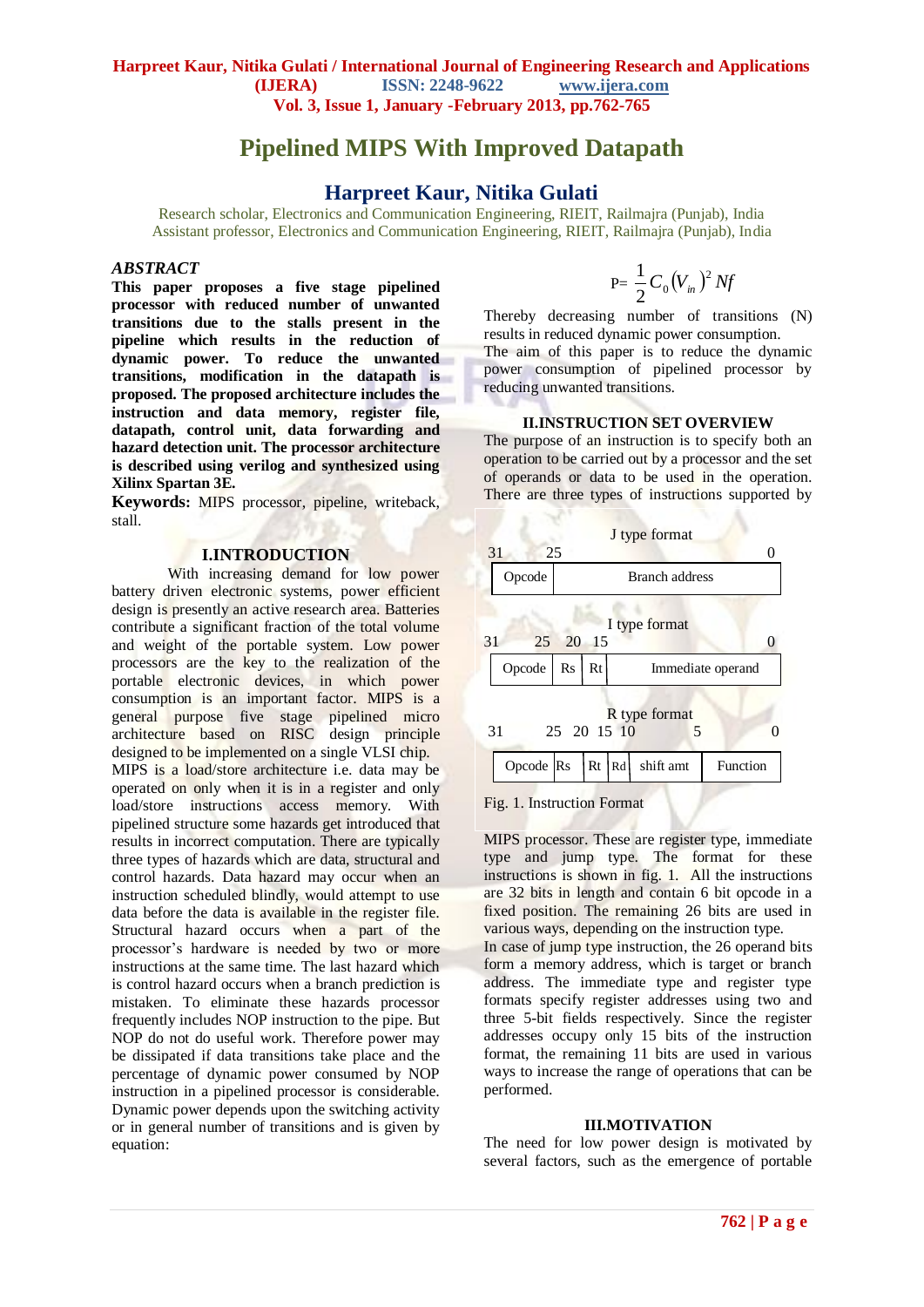# **Harpreet Kaur, Nitika Gulati / International Journal of Engineering Research and Applications (IJERA) ISSN: 2248-9622 www.ijera.com Vol. 3, Issue 1, January -February 2013, pp.762-765**

 $\sim$ in.

systems, thermal considerations, reliability issues and environmental concerns. Low power

consumption helps to reduce heat dissipation, lengthen battery life, and increase device reliability. In battery powered applications, where speed is less of a concern, pipelined processors are often used. The pipeline stages of MIPS for different type of instructions are shown in fig. 2.

#### STORE INSTRUCTION



Fig. 2. Pipelined Representation of Instructions

It can be seen that arithmetic type instruction do not use memory access stage. Store instruction do not require write-back stage while load instruction go through all pipeline stages. Transitions during the unused stage cause extra power consumption. These unwanted transitions can be reduced by by-passing the unused pipeline stage. In arithmetic instruction memory access stage is not used, so data obtained from the execution stage is forwarded directly to write back stage.

|              | clk1 | clk            | clk | clk        | clk       | clk | clk |      |      |
|--------------|------|----------------|-----|------------|-----------|-----|-----|------|------|
|              |      | $\overline{c}$ | 3   | 4          | 5         | 6   | 7   | clk8 | clk9 |
|              | 1    | ID             | E   | <b>MEM</b> | N         |     |     |      |      |
| <b>Store</b> | F    |                | X   |            | <b>OP</b> |     |     |      |      |
|              |      |                |     |            |           | W   |     |      |      |
| Arithmetic   |      | IF             | ID  | EX         | ΟŘ        | B   |     |      |      |
| Arithmetic   |      |                |     | E          |           |     |     |      |      |
|              |      |                | IF  | ID         | X         | OΡ  | WB  |      |      |
| Load         |      |                |     |            | Е         | ME  |     |      |      |
|              |      |                | IF  | ID         | X         | М   | WВ  |      |      |
| Arithmetic   |      |                |     | IF         | ID        | EX  | NOV | WВ   |      |
|              |      |                |     |            |           |     |     |      |      |



In the earlier research, the bypassing of memory access stage for arithmetic instructions occurs after a store/branch/jump instruction. The store instruction has NOP stage during write back stage while arithmetic instruction have NOP stage during memory access stage. Hence write back stage of arithmetic instruction can be moved to the memory access stage without any resource conflict as shown in fig. 3. This bypassing of data can be continued till the load instruction is encountered.

In the scenario if arithmetic instruction appears after load instruction the only possible way to overcome the conflict was to insert a NOP to the arithmetic instruction before its writeback stage. The idea presented in this paper is to overcome this problem of inserting NOP instruction, as it leads to delay of one cycle and the transition of signal leads to power consumption. This is done by bypassing a memory access stage even after load instruction is encountered as shown in fig. 4

|              | clk1                    | $_{\rm{clk}}$<br>$\overline{2}$ | $_{\rm{clk}}$<br>3 | $_{\rm{clk}}$<br>4 | $_{\rm{clk}}$<br>5 | clk<br>6 | clk       | clk8       | clk9 |
|--------------|-------------------------|---------------------------------|--------------------|--------------------|--------------------|----------|-----------|------------|------|
| <b>Store</b> | 1<br>$\bar{\mathrm{F}}$ | ID                              | E<br>X             | <b>MEM</b>         | N<br><b>OP</b>     |          |           |            |      |
| Arithmetic   |                         | IF                              | ID                 | EX                 | ОŔ                 | W<br>В   |           |            |      |
| Arithmetic   |                         |                                 | IF                 | ID                 | E<br>X             | N<br>OP  | <b>WB</b> |            |      |
| Load         |                         |                                 | $_{\rm IF}$        | ID                 | Е<br>X             | ME<br>М  | WB        |            |      |
| Arithmetic   |                         |                                 |                    |                    | IF                 | ID       | EX        | <b>NOP</b> | WB   |

Fig. 4. Reconfigured Pipelining with Bypassing

# IV. **PROPOSED ARCHITECTURE**

The proposed pipelined architecture of the processor is shown in fig. 5. It includes the instruction and data memory, register file, datapath, control unit, data forwarding unit and hazard detection unit

Instruction memory: The instruction memory contains the instructions that are executed by the processor. It is 32 by 1024 bytes wide and takes 32 bit address from the program counter as an input and gives 32 bit instruction word as an output.

Data memory: Data memory is accessed by the load and store instructions and it is 32 by 256 bytes wide.

Register file: Register file contains thirty two 32 bit general purpose registers. Generally it has two read ports and one write port but in this proposed architecture register file has two read ports and two write ports and therefore can perform two simultaneous read and write operations.

Datapath: The datapath consist of 5 stage pipelined structure. The five stages are fetch, decode, execute,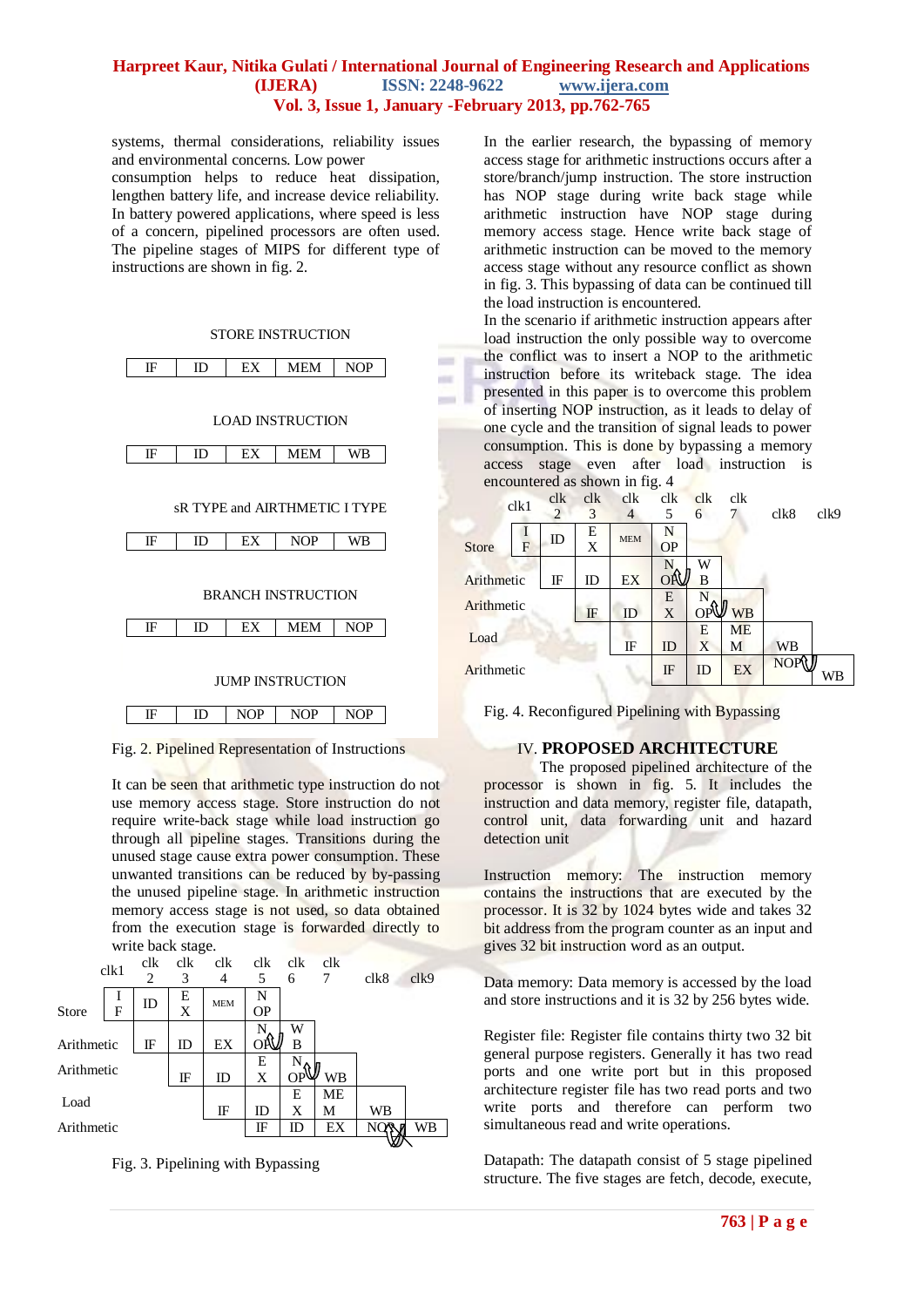# **Harpreet Kaur, Nitika Gulati / International Journal of Engineering Research and Applications (IJERA) ISSN: 2248-9622 www.ijera.com Vol. 3, Issue 1, January -February 2013, pp.762-765**

memory access and write back stage. Pipeline registers are placed between each stage and they are used to carry the result of the previous stage to the following stages.

Fetch stage: In this stage, the content of the program counter is used to access memory and fetch the next instruction to be executed.

Decode stage: During this stage, the instruction is decoded and the required operands are retrieved and the opcode is passed to the control unit which asserts the required control signals. The idea of implementation of dual write port is achieved by a signal generated during the instruction decode stage.

Execute stage: All the instructions fetched through the instruction memory are computed in this cycle and the data generated during this cycle is passed on to the next pipeline. This cycle includes

the data memory and the read or write operation is performed in accordance with instruction type.

Write-back stage: During this stage, the results of the calculation from the execute stage or from the memory access stage are updated into the registers in the register file. The updated value is fetched in accordance with the type of instruction. For arithmetic instructions the value is taken directly from the execute stage, whereas for the load instruction this value is taken from the memory access stage.

Control unit: The control unit is responsible for generating signals that are used for coordinating all components of entire processor. Moreover the dual signal which is necessary for dual writeback operation is also generated by the control unit.

Data forwarding unit: This unit is responsible for the



Fig. 5. Proposed MIPS architecture

effective address calculation for load/store instructions. Whenever load instruction is encountered a dual signal is asserted high in decode stage which is responsible to facilitate dual write back for register type instruction following load instruction and the write back value is taken directly from alu result and are written back to the register file using second data bus. This second data bus is powered up only when the dual signal is high. So execute stage decides whether the data should be written back to register file directly from ALU or through writeback stage.

Memory access stage: If the instruction being executed is of the load or store type, then the data memory is accessed during this stage. The previously calculated effective address is applied to proper flow of data. Forwarding is implemented by feeding back the output of instruction into the previous stage of the pipeline as soon as the output of that instruction is available.

Hazard Detection unit: This unit detects conditions under which data forwarding is not possible and stalls the pipeline for one or two clock cycles so that instructions can be executed in the correct sequence.

# **V.RESULT**

After modeling the design of 32 bit MIPS through verilog, it was synthesized using Xilinx Spartan 3E. Power analysis was done using Xpower estimator. The design had a maximum frequency of operation of 193.98Mhz. Fig. 6. shows the results of power analysis.